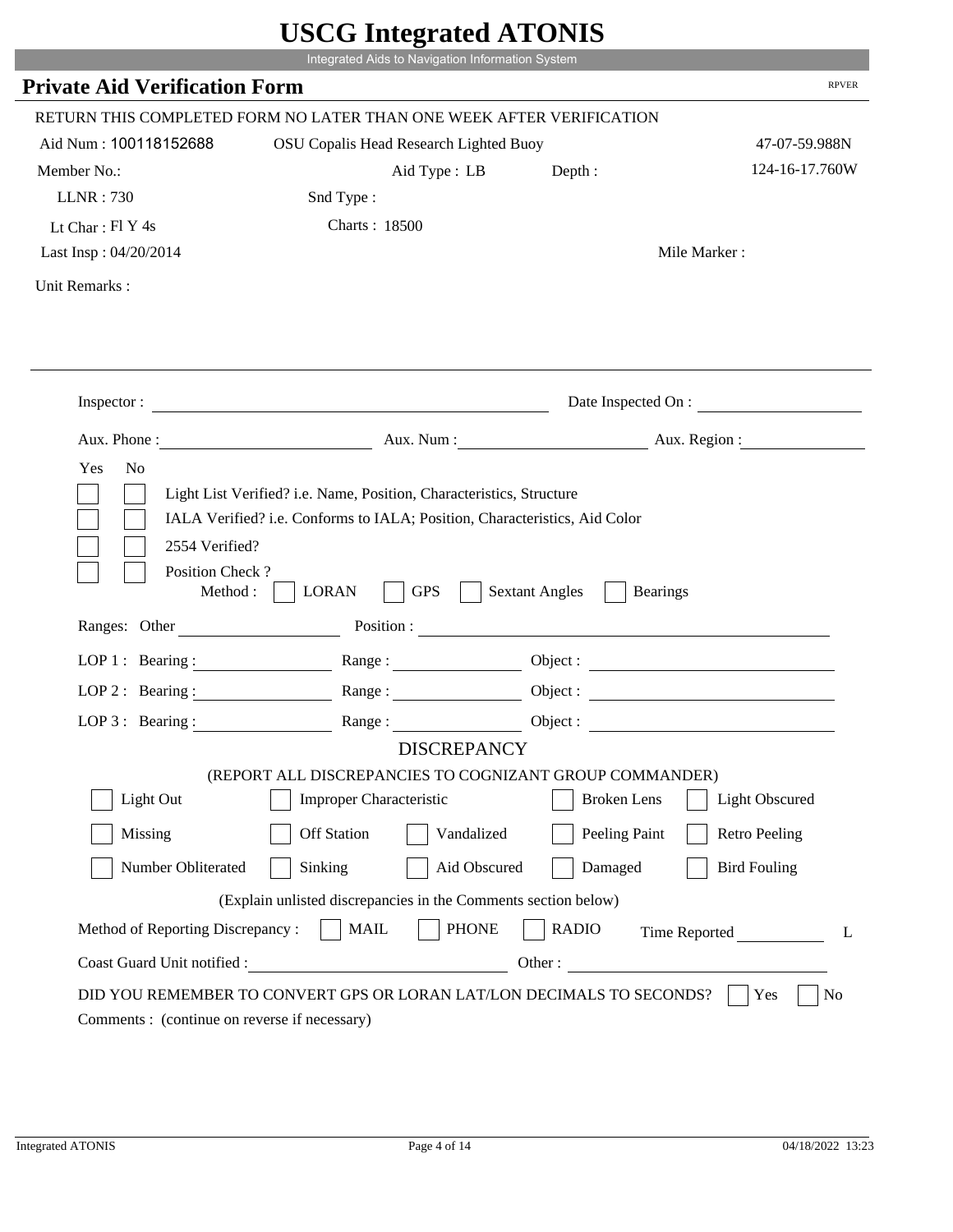|                                              | Integrated Aids to Navigation Information System                                                                                                   |                                                        |                          |
|----------------------------------------------|----------------------------------------------------------------------------------------------------------------------------------------------------|--------------------------------------------------------|--------------------------|
| <b>Private Aid Verification Form</b>         |                                                                                                                                                    |                                                        | <b>RPVER</b>             |
|                                              | RETURN THIS COMPLETED FORM NO LATER THAN ONE WEEK AFTER VERIFICATION                                                                               |                                                        |                          |
| Aid Num: 100118152687                        | OSU Grays Canyon Research Lighted Buoy                                                                                                             |                                                        | 46-51-06.001N            |
| Member No.:                                  | Aid Type : LB                                                                                                                                      | Depth:                                                 | 124-58-00.012W           |
| <b>LLNR: 727</b>                             | Snd Type:                                                                                                                                          |                                                        |                          |
| Lt Char: $FI Y 4s$                           | <b>Charts: 18500</b>                                                                                                                               |                                                        |                          |
| Last Insp: 04/20/2014                        |                                                                                                                                                    |                                                        | Mile Marker:             |
| Unit Remarks:                                |                                                                                                                                                    |                                                        |                          |
|                                              | Inspector:                                                                                                                                         |                                                        | Date Inspected On :      |
| Aux. Phone :                                 |                                                                                                                                                    |                                                        | Aux. Num : Aux. Region : |
| N <sub>o</sub><br>Yes<br>2554 Verified?      | Light List Verified? i.e. Name, Position, Characteristics, Structure<br>IALA Verified? i.e. Conforms to IALA; Position, Characteristics, Aid Color |                                                        |                          |
| Position Check?<br>Method :<br>Ranges: Other | <b>GPS</b><br><b>LORAN</b>                                                                                                                         | <b>Sextant Angles</b><br><b>Bearings</b><br>Position : |                          |
|                                              |                                                                                                                                                    |                                                        |                          |
|                                              | LOP 1: Bearing : $\qquad \qquad$ Range :                                                                                                           |                                                        |                          |
|                                              | LOP 2 : Bearing : $\qquad \qquad$ Range :                                                                                                          |                                                        |                          |
| LOP $3:$ Bearing :                           | Range:                                                                                                                                             |                                                        | Object :                 |
|                                              | <b>DISCREPANCY</b>                                                                                                                                 |                                                        |                          |
| Light Out                                    | (REPORT ALL DISCREPANCIES TO COGNIZANT GROUP COMMANDER)<br>Improper Characteristic                                                                 | <b>Broken</b> Lens                                     | <b>Light Obscured</b>    |
|                                              |                                                                                                                                                    |                                                        |                          |
| Missing                                      | <b>Off Station</b><br>Vandalized                                                                                                                   | Peeling Paint                                          | <b>Retro Peeling</b>     |
| Number Obliterated                           | Aid Obscured<br>Sinking                                                                                                                            | Damaged                                                | <b>Bird Fouling</b>      |
|                                              | (Explain unlisted discrepancies in the Comments section below)                                                                                     |                                                        |                          |
| Method of Reporting Discrepancy:             | <b>PHONE</b><br><b>MAIL</b>                                                                                                                        | <b>RADIO</b>                                           | Time Reported            |

L.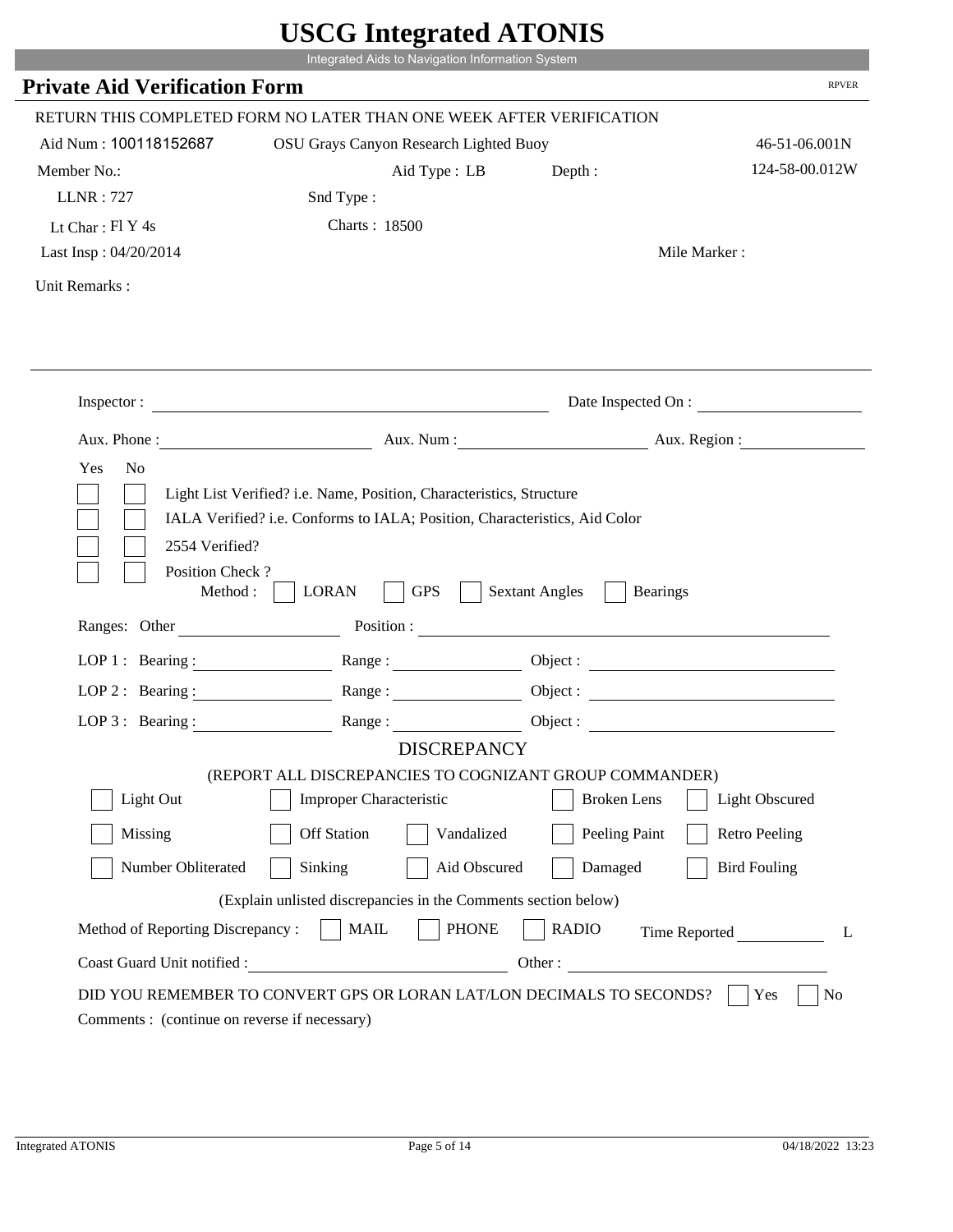|                                              | Integrated Aids to Navigation Information System                                                                                                   |                                                        |                       |
|----------------------------------------------|----------------------------------------------------------------------------------------------------------------------------------------------------|--------------------------------------------------------|-----------------------|
| <b>Private Aid Verification Form</b>         |                                                                                                                                                    |                                                        | <b>RPVER</b>          |
|                                              | RETURN THIS COMPLETED FORM NO LATER THAN ONE WEEK AFTER VERIFICATION                                                                               |                                                        |                       |
| Aid Num: 100118224800                        | OSU Westport Offshore Research Lighted Buoy                                                                                                        |                                                        | 46-51-06.000N         |
| Member No.:                                  | Aid Type : LB                                                                                                                                      | Depth :                                                | 124-57-50.000W        |
| <b>LLNR</b> : 728                            | Snd Type:                                                                                                                                          |                                                        |                       |
| Lt Char: $FI Y 4s$                           | <b>Charts: 18500</b>                                                                                                                               |                                                        |                       |
| Last Insp: 04/07/2015                        |                                                                                                                                                    |                                                        | Mile Marker:          |
| Unit Remarks:                                |                                                                                                                                                    |                                                        |                       |
|                                              |                                                                                                                                                    |                                                        |                       |
|                                              | Inspector:                                                                                                                                         |                                                        | Date Inspected On :   |
| Aux. Phone :                                 |                                                                                                                                                    | Aux. Num: Aux. Region:                                 |                       |
| N <sub>o</sub><br>Yes<br>2554 Verified?      | Light List Verified? i.e. Name, Position, Characteristics, Structure<br>IALA Verified? i.e. Conforms to IALA; Position, Characteristics, Aid Color |                                                        |                       |
| Position Check?<br>Method :<br>Ranges: Other | <b>GPS</b><br><b>LORAN</b>                                                                                                                         | <b>Sextant Angles</b><br><b>Bearings</b><br>Position : |                       |
|                                              |                                                                                                                                                    |                                                        |                       |
|                                              | LOP 1: Bearing: $\qquad \qquad$ Range:                                                                                                             |                                                        |                       |
|                                              | LOP 2: Bearing: Range:                                                                                                                             |                                                        |                       |
| LOP $3:$ Bearing :                           | Range:                                                                                                                                             |                                                        | Object :              |
|                                              | <b>DISCREPANCY</b><br>(REPORT ALL DISCREPANCIES TO COGNIZANT GROUP COMMANDER)                                                                      |                                                        |                       |
| Light Out                                    | Improper Characteristic                                                                                                                            | <b>Broken</b> Lens                                     | <b>Light Obscured</b> |
|                                              | <b>Off Station</b>                                                                                                                                 |                                                        |                       |
| Missing                                      | Vandalized                                                                                                                                         | Peeling Paint                                          | <b>Retro Peeling</b>  |
| Number Obliterated                           | Aid Obscured<br>Sinking                                                                                                                            | Damaged                                                | <b>Bird Fouling</b>   |
|                                              | (Explain unlisted discrepancies in the Comments section below)                                                                                     |                                                        |                       |
| Method of Reporting Discrepancy:             | <b>PHONE</b><br><b>MAIL</b><br>Other:                                                                                                              | <b>RADIO</b>                                           | Time Reported         |

Т.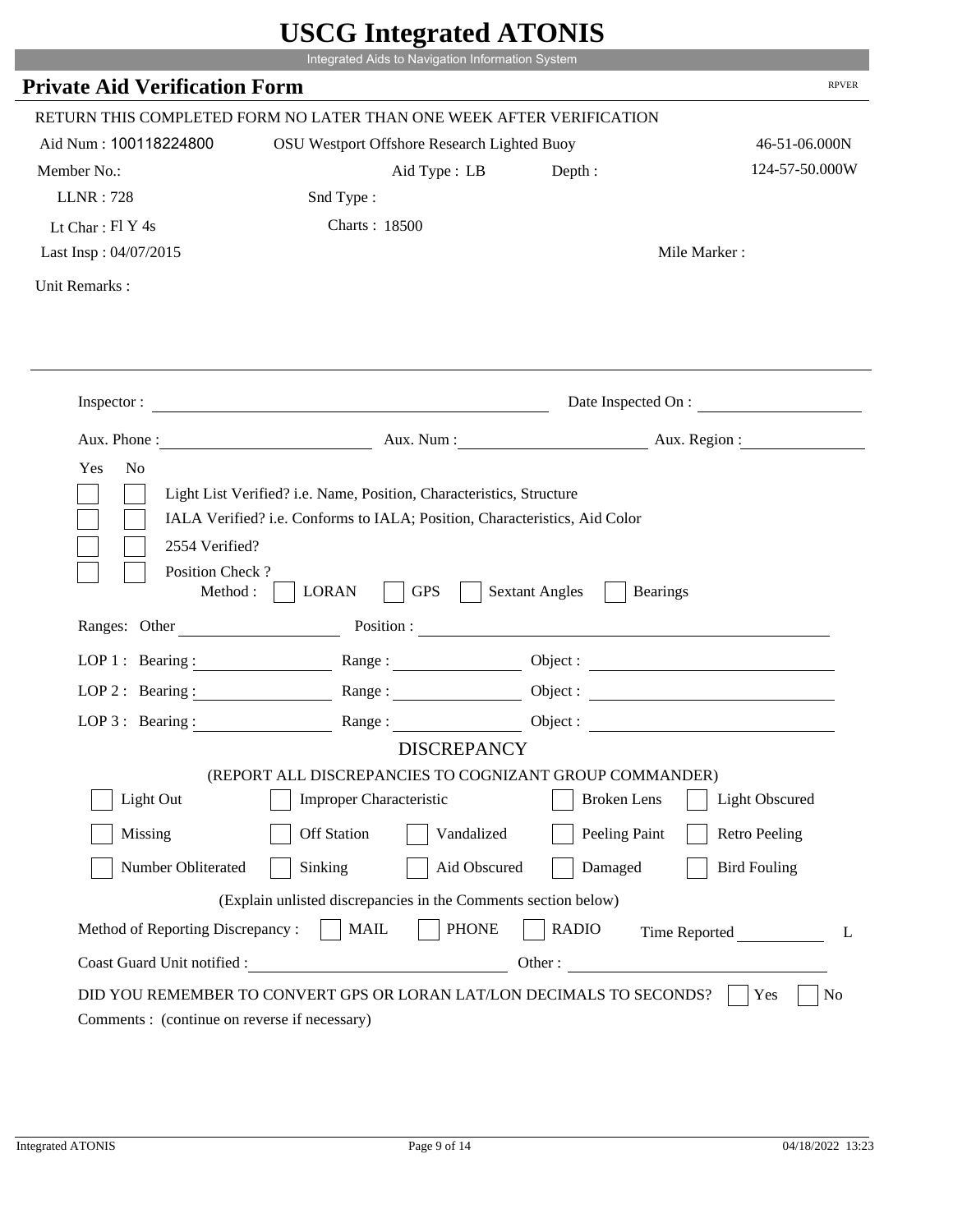|                                         | Integrated Aids to Navigation Information System                                                                                                   |                                          |                       |
|-----------------------------------------|----------------------------------------------------------------------------------------------------------------------------------------------------|------------------------------------------|-----------------------|
| <b>Private Aid Verification Form</b>    |                                                                                                                                                    |                                          | <b>RPVER</b>          |
|                                         | RETURN THIS COMPLETED FORM NO LATER THAN ONE WEEK AFTER VERIFICATION                                                                               |                                          |                       |
| Aid Num: 100118225527                   | OSU Westport Shelf Research Lighted Buoy                                                                                                           |                                          | 46-59-10.500N         |
| Member No.:                             | Aid Type : LB                                                                                                                                      | Depth :                                  | 124-33-58.620W        |
| LLNR: 728.5                             | Snd Type:                                                                                                                                          |                                          |                       |
| Lt Char: Fl Y 4s                        | <b>Charts: 18500</b>                                                                                                                               |                                          |                       |
| Last Insp: 04/09/2015                   |                                                                                                                                                    |                                          | Mile Marker:          |
| Unit Remarks:                           |                                                                                                                                                    |                                          |                       |
|                                         |                                                                                                                                                    |                                          |                       |
|                                         | Inspector:                                                                                                                                         |                                          | Date Inspected On :   |
|                                         | Aux. Phone: Aux. Num : Aux. Num : Aux. Region :                                                                                                    |                                          |                       |
| Yes<br>N <sub>o</sub><br>2554 Verified? | Light List Verified? i.e. Name, Position, Characteristics, Structure<br>IALA Verified? i.e. Conforms to IALA; Position, Characteristics, Aid Color |                                          |                       |
| Position Check?<br>Method : $\vert$     | <b>GPS</b><br><b>LORAN</b><br>$\sim$ 1                                                                                                             | <b>Sextant Angles</b><br><b>Bearings</b> |                       |
| Ranges: Other                           |                                                                                                                                                    | Position :                               |                       |
|                                         | LOP 1: Bearing: Range:                                                                                                                             |                                          |                       |
|                                         | LOP 2: Bearing: $\qquad \qquad \text{Range} :$                                                                                                     |                                          |                       |
| LOP $3:$ Bearing :                      | Range:                                                                                                                                             |                                          | Object :              |
|                                         | <b>DISCREPANCY</b>                                                                                                                                 |                                          |                       |
| Light Out                               | (REPORT ALL DISCREPANCIES TO COGNIZANT GROUP COMMANDER)                                                                                            |                                          | <b>Light Obscured</b> |
|                                         | <b>Improper Characteristic</b>                                                                                                                     | <b>Broken</b> Lens                       |                       |
| Missing                                 | <b>Off Station</b><br>Vandalized                                                                                                                   | Peeling Paint                            | <b>Retro Peeling</b>  |
| Number Obliterated                      | Sinking<br>Aid Obscured                                                                                                                            | Damaged                                  | <b>Bird Fouling</b>   |
|                                         | (Explain unlisted discrepancies in the Comments section below)                                                                                     |                                          |                       |
| Method of Reporting Discrepancy:        | <b>PHONE</b><br><b>MAIL</b>                                                                                                                        | <b>RADIO</b>                             | Time Reported         |

i i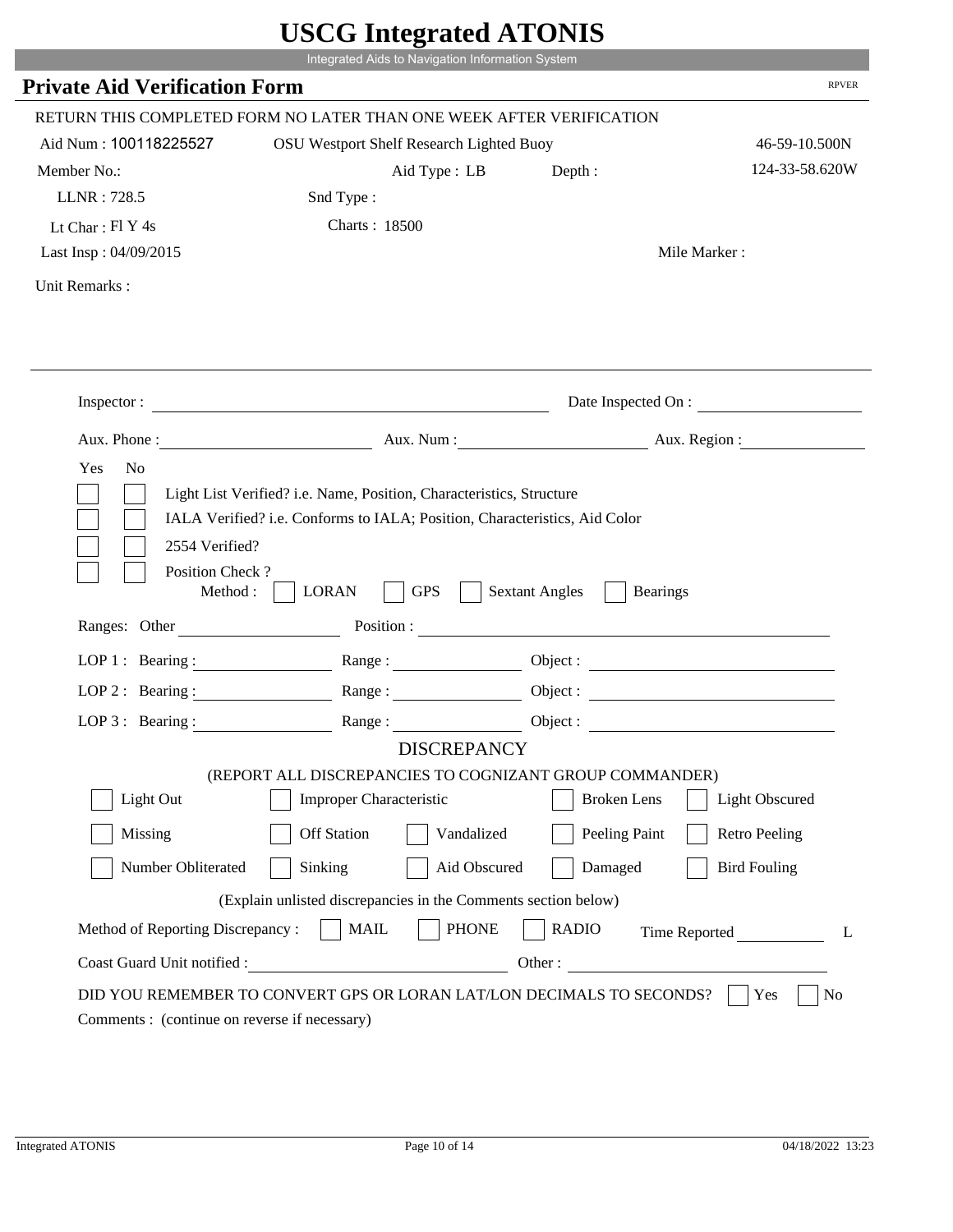|                                              | Integrated Aids to Navigation Information System                                                                                                   |                                          |                          |
|----------------------------------------------|----------------------------------------------------------------------------------------------------------------------------------------------------|------------------------------------------|--------------------------|
| <b>Private Aid Verification Form</b>         |                                                                                                                                                    |                                          | <b>RPVER</b>             |
|                                              | RETURN THIS COMPLETED FORM NO LATER THAN ONE WEEK AFTER VERIFICATION                                                                               |                                          |                          |
| Aid Num: 200100666128                        | Scripps Institute Wave Recorder Lighted Buoy 46211/036                                                                                             |                                          | 46-51-24.240N            |
| Member No.:                                  | Aid Type: LB                                                                                                                                       | Depth:                                   | 124-14-37.800W           |
| <b>LLNR: 718</b>                             | Snd Type:                                                                                                                                          |                                          |                          |
| Lt Char: $Fl(5)Y 20s$                        | Charts: 18500 18502                                                                                                                                |                                          |                          |
| Last Insp: 09/29/2005                        |                                                                                                                                                    |                                          | Mile Marker:             |
| Unit Remarks:                                |                                                                                                                                                    |                                          |                          |
|                                              |                                                                                                                                                    |                                          |                          |
|                                              | Inspector:                                                                                                                                         |                                          | Date Inspected On :      |
| Aux. Phone :                                 |                                                                                                                                                    |                                          | Aux. Num : Aux. Region : |
| Yes<br>N <sub>o</sub><br>2554 Verified?      | Light List Verified? i.e. Name, Position, Characteristics, Structure<br>IALA Verified? i.e. Conforms to IALA; Position, Characteristics, Aid Color |                                          |                          |
| Position Check?<br>Method :<br>Ranges: Other | <b>GPS</b><br><b>LORAN</b>                                                                                                                         | <b>Sextant Angles</b><br><b>Bearings</b> |                          |
|                                              |                                                                                                                                                    |                                          |                          |
|                                              | LOP 1: Bearing : Range :                                                                                                                           |                                          | Object:                  |
| LOP 2 : Bearing :                            |                                                                                                                                                    |                                          |                          |
|                                              | LOP 3: Bearing: Range: Name: Object:                                                                                                               |                                          |                          |
|                                              | <b>DISCREPANCY</b><br>(REPORT ALL DISCREPANCIES TO COGNIZANT GROUP COMMANDER)                                                                      |                                          |                          |
| Light Out                                    | Improper Characteristic                                                                                                                            | <b>Broken</b> Lens                       | <b>Light Obscured</b>    |
| Missing                                      | <b>Off Station</b><br>Vandalized                                                                                                                   | Peeling Paint                            | <b>Retro Peeling</b>     |
| Number Obliterated                           | Sinking<br>Aid Obscured                                                                                                                            | Damaged                                  | <b>Bird Fouling</b>      |
|                                              | (Explain unlisted discrepancies in the Comments section below)                                                                                     |                                          |                          |
| Method of Reporting Discrepancy:             | <b>PHONE</b><br><b>MAIL</b>                                                                                                                        | <b>RADIO</b>                             | Time Reported<br>L       |